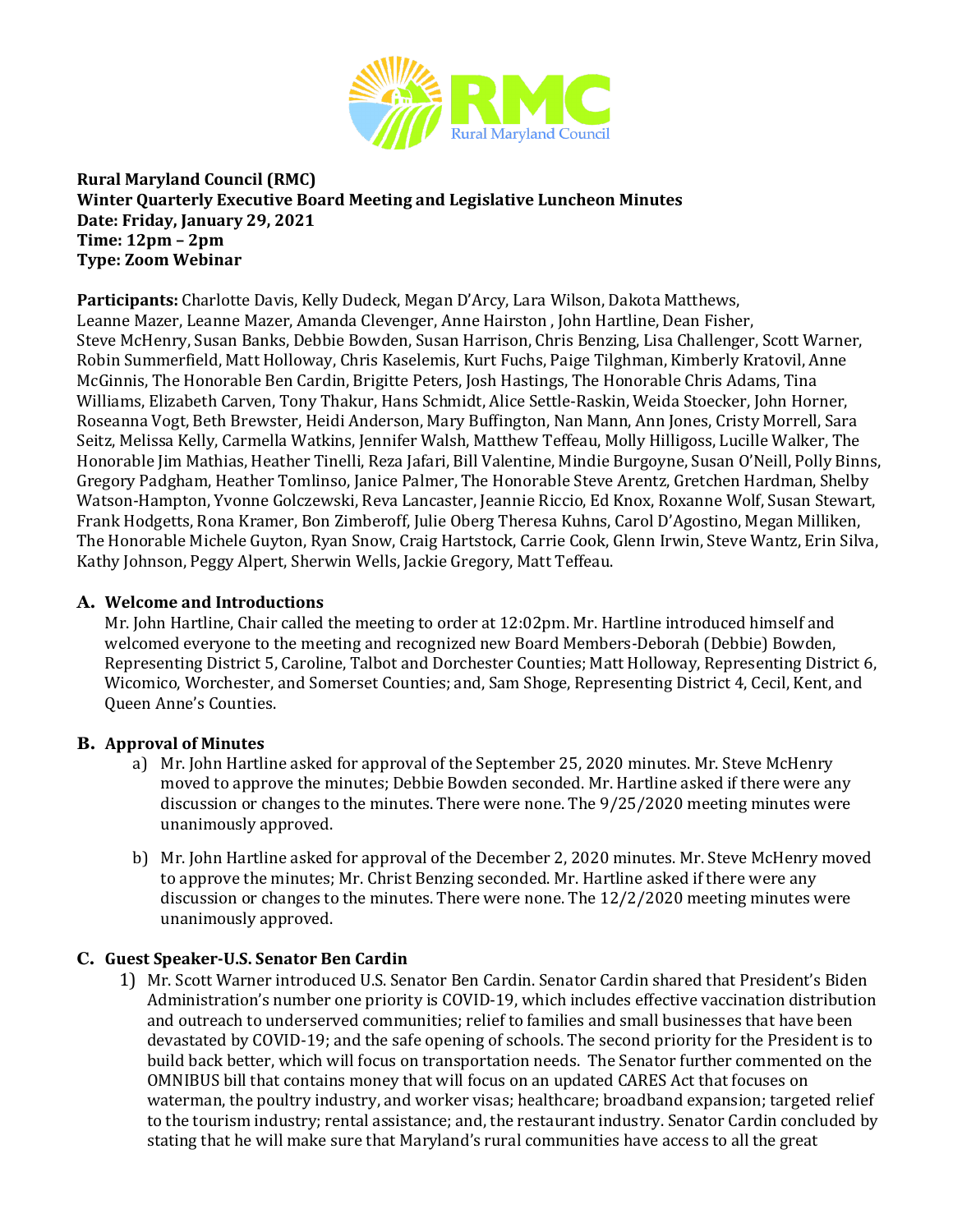programs that are available to help and that it is an honor to represent Marylanders in the Senate. A short Q&A followed.

- **D. Legislative Committee** Lindsay Thompson and Chris Benzing, Co-Chairs a) 2021 Legislative Priorities: Mr. Chris Benzing presented the 2021 Legislative Priorities and asked for Board approval. Mr. John Hartline called for a motion to approve. Mr. Matt Teffeau move the motion; Dr. Heidi Anderson seconded. Mr. Hartline asked if there were any comments or questions. There were none. The 2021 Legislative Priorities were unanimously approved.
	- b) Legislative Tracking: Mr. John Hartline reported that the Committee holds a bimonthly meeting and updates the bill tracker weekly. Mr. Chris Benzing provided some examples of the new protocols put in place in Annapolis due to COVID-10 measures. Mr. Benzing further stated that Committee members and staff are always available to answer any questions.

### **E. Board and Committee Reports**

- 1) Financial Report
	- a) FY2021 Budget: Ms. Charlotte Davis stated the Council received \$6,011,109 in FY2021 and to date they have expended \$4,665,393 and that there are still a handful of outstanding grant agreements that need to be processed. Ms. Davis further stated that the Council was asked to retain \$400,000 from grant awardees to distribute in the 4th quarter in 2021 if approved by the Department of Budget and Management. In regards for operating, the RMC has expended \$182,477 and is operationally in good shape. Mr. Hartline asked if there were any questions. There were none. Mr. Hartline called for approval of the Financial Report. Mr. Chris Benzing moved to accept the Financial Report; Dr. Heidi Anderson seconded. Mr. Hartline asked if there were any other questions. There were none. The Financial Report was unanimously approved.<br>4 a Susan O'Neill, Co-Chair .
- 2) Rural Maryland Prosperity Investment Fund
	- a) FY2021 MAERDAF/RMPIF: Ms. Susan O'Neill stated that there were a handful of outstanding grants that staff are currently working with awardees on finalizing and the Committee will meet in March to discuss the FY2022 grant cycle. Ms. Davis stated to date the Council has sent out 80 grant agreements, totalling \$3.1M plus the Regional Councils and three grants were declined.
	- b) FY2022 Budget: Ms. Charlotte Davis stated that the Governor's budget was introduced on January 20, 2021. Ms. Davis thanked Governor Hogan for the \$5, 071,000 for the RMPIF and \$118,000 for MAERDAF. Ms. Davis further informed participants that this was a cut from last year and this effect the funds distributed in FY2022. Ms. Davis asked for any feedback or suggestions. Mr. Hartline asked if there were any comments. There were none.
- 3) Rural Maryland Foundation: Ms. Charlotte Davis stated that next scheduled meeting is in March and they are working on a Development Plan as well as a way to move forward with the Transfer of Wealth project.
- 4) Joint Planning and Development Committee: Mr. Mike Thielke stated that the Committee will meet in March and they will be focusing on policies and working with the Foundation to put together a strategic plan.
- 5) Executive Director's Report: Ms. Charlotte Davis stated that staff continue to telework and meet daily by Zoom teleconference. Ms. Davis stated that 2021 Rural Summit Planning is underway and the tentative dates are December 1<sup>st</sup> and 2<sup>nd</sup> and the next planning meeting is on March 11<sup>th</sup> and anybody is welcome to join us. Ms. Davis stated that the next event is a virtual Rural Maryland Day that will involve participants to advocate on behalf of Rural Maryland while meeting with legislators on February 11th. Ms. Davis further stated that a proclamation will be presented and that staff have asked for resolutions from both the Senate and the House in honor of the Council's 25<sup>th</sup> anniversary.